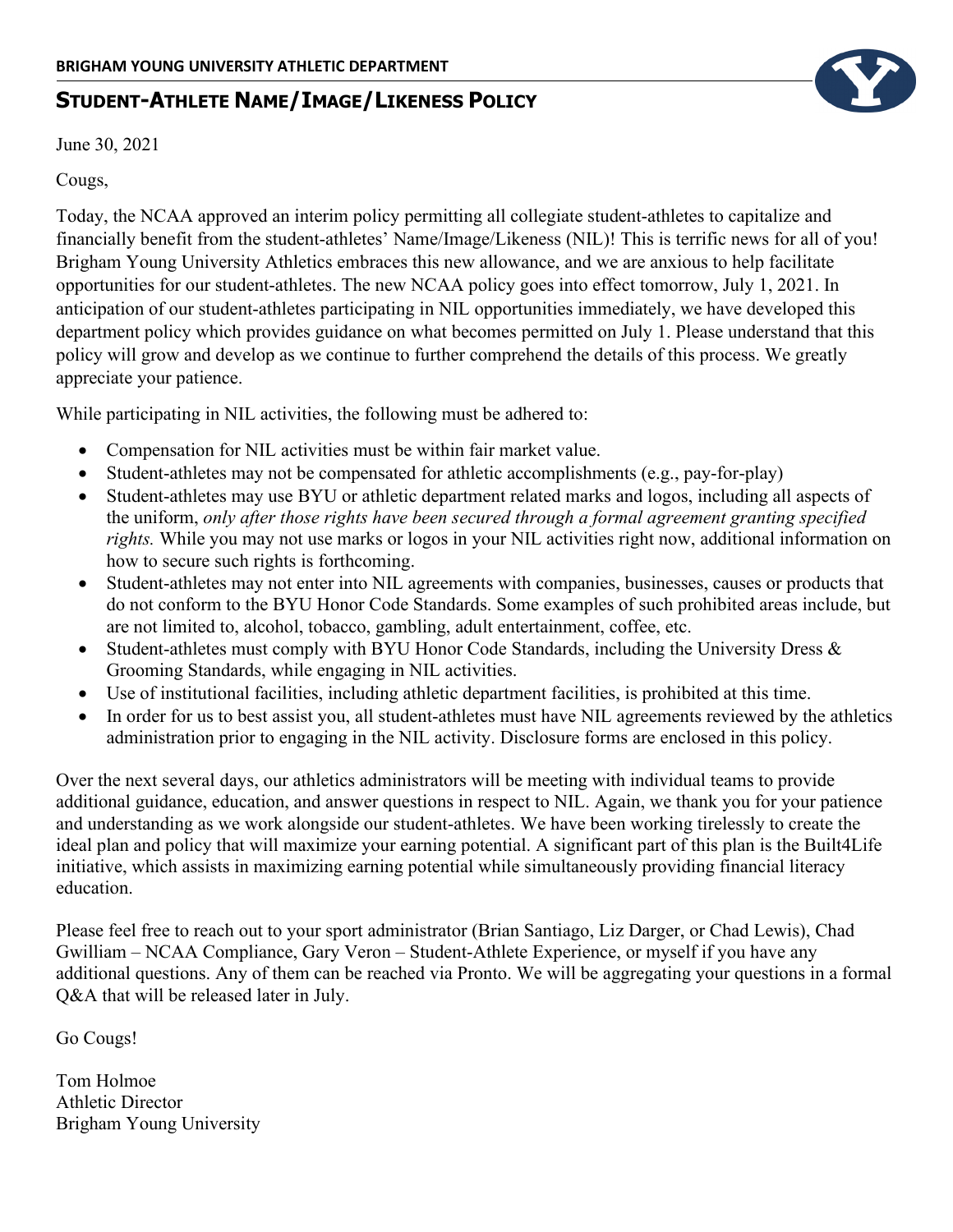## **STUDENT-ATHLETE NAME/IMAGE/LIKENESS DISCLOSURE FORM**

| For:      | Student-athletes desiring to enter into Name/Image/Likeness agreements for<br>compensation or promotional purposes.                                                                                                                                                |  |  |
|-----------|--------------------------------------------------------------------------------------------------------------------------------------------------------------------------------------------------------------------------------------------------------------------|--|--|
| Action:   | Student-athletes are responsible for understanding and ensuring compliance<br>$\bullet$<br>with institutional policy related to Name/Image/Likeness.<br>Student-athletes shall report information related to their<br>$\bullet$<br>Name/Image/Likeness activities. |  |  |
| Due date: | Student-athletes shall submit this form at least one week prior to engaging in the<br>Name/Image/Likeness activity.                                                                                                                                                |  |  |

Describe in detail the Name/Image/Likeness activity. What are the terms of the agreement or transaction? When will the activity begin and end?

Would you like to use the BYU logo, name, or trademark? If so, describe the desired use.

How will you be compensated for participating in the Name/Image/Likeness activity? Include amount(s).

<u> 1989 - Johann Stoff, amerikansk politiker (\* 1908)</u>

 $\_$  , and the set of the set of the set of the set of the set of the set of the set of the set of the set of the set of the set of the set of the set of the set of the set of the set of the set of the set of the set of th  $\overline{\phantom{a}}$  ,  $\overline{\phantom{a}}$  ,  $\overline{\phantom{a}}$  ,  $\overline{\phantom{a}}$  ,  $\overline{\phantom{a}}$  ,  $\overline{\phantom{a}}$  ,  $\overline{\phantom{a}}$  ,  $\overline{\phantom{a}}$  ,  $\overline{\phantom{a}}$  ,  $\overline{\phantom{a}}$  ,  $\overline{\phantom{a}}$  ,  $\overline{\phantom{a}}$  ,  $\overline{\phantom{a}}$  ,  $\overline{\phantom{a}}$  ,  $\overline{\phantom{a}}$  ,  $\overline{\phantom{a}}$  $\mathcal{L}_\text{max}$  , and the contribution of the contribution of the contribution of the contribution of the contribution of the contribution of the contribution of the contribution of the contribution of the contribution of t  $\_$  , and the set of the set of the set of the set of the set of the set of the set of the set of the set of the set of the set of the set of the set of the set of the set of the set of the set of the set of the set of th

and the control of the control of the control of the control of the control of the control of the control of the

List all parties to the agreement or transaction, other individuals and entities, and professional service providers.

| Name of Person/Entity | Role | Contact Information |
|-----------------------|------|---------------------|
|                       |      |                     |
|                       |      |                     |
|                       |      |                     |
|                       |      |                     |